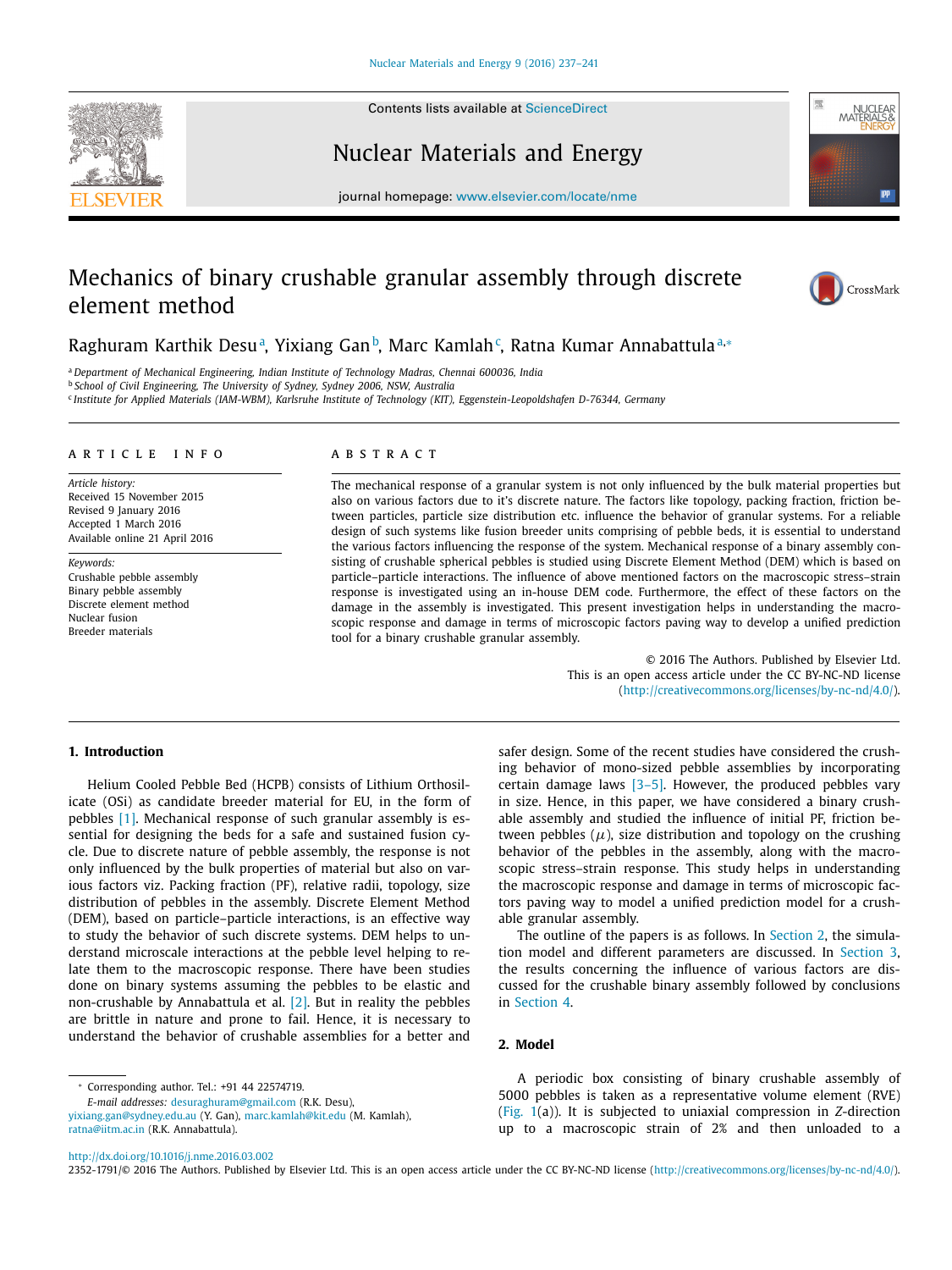<span id="page-1-0"></span>

**Fig. 1.** (a) Representative volume element of the pebble assembly showing the damaged pebbles (red). (b) Damage law used for the accumulation of damage of the pebble. (For interpretation of the references to color in this figure legend, the reader is referred to the web version of this article).



Fig. 2. (a) Average stress-strain response and number of damaged pebbles as function of (b) strain and (c) hydrostatic stress-state of binary assemblies for various initial PFs. The simulations have been performed with  $N^* = 8$ ,  $r^* = 0.5$  and  $\mu = 0.1$ .

stress-free state. The pebbles are assumed to be spherical, with an elastic modulus of 90 GPa and Poisson's ratio of 0.25 (properties of OSi). Furthermore, a pebble is considered as failed during the simulations if the strain energy in the pebble reaches a critical failure energy obtained from experiments. Crush experiments on pebbles of various sizes show size dependence of critical failure energy  $[6,7]$ . The crush energy also varies over a range for a particular size [\[5\].](#page-4-0) However, we have assumed uniform failure energy (average value obtained from the experimental distribution) for pebbles of a given size in this paper for simplicity. Larger pebbles are assigned with higher crush energies compared to smaller peb-bles in accordance with the experimental observations [\[7\].](#page-4-0) Damage of pebbles can be incorporated in the simulations by various damage laws [\[3,4\].](#page-4-0) A damage accumulation law, proposed by Annabattula et al. [\[3\]](#page-4-0) is used for accounting the damage of the individual pebbles in this study. Damage can be considered as reduction in the load carrying capacity of a pebble and hence the damage is represented as the reduction of elastic modulus of the pebble. Damage starts when the strain energy of a pebbles reaches the failure crush energy (Fig. 1(b)). The stored elastic energy of the pebbles is calculated by the normal contact forces (only) exerted by the neighbouring contacting pebbles using Hertzian contact law. Simulations are carried out using an in-house DEM code (DEM\_KIT) [\[8\].](#page-4-0) The simulations are performed for different initial PF, friction coefficient between the pebbles and various binary pebble distributions varying size and relative number. The binary system used in this study is characterized by the following two nondimensional parameters: number ratio (*N*∗) and radius ratio (*r*∗) given by

$$
N^* = \frac{N_s}{N_g}, \quad r^* = \frac{r_s}{r_g}, \tag{1}
$$

where *Ns* is number of small pebbles, *Ng* is number of large pebbles,  $r_s$  is the radius of small pebble and  $r_g$  is the radius of the larger pebble. The macroscopic stress response and the pebble damage have been studied and compared with respect to number ratio *N*∗ and radius ratio (*r*∗). In order to understand the effect of initial configuration on the response of the system, three different configurations are created using a random closed packing algorithm. The responses from simulations are similar for a given case with 3 random realizations (results not shown). Hence in the following results are shown only for one random realization in all cases.

### **3. Results and discussion**

In this section, we present the results of the DEM simulations for crushable binary assemblies. We have studied the effect of various factors on damage and macroscopic stress response. The normal stress developed in the direction of loading (Z-direction) is referred to as stress and average of the normal stress in X, Y and Z directions is termed as the hydrostatic stress. Hydrostatic stress is chosen as one of the parameters as it is the first invariant of the stress tensor. Fig. 2 shows the macroscopic stress and damage response of systems with different initial packing fractions (PF). The other system parameters ( $N^* = 8$ ,  $r^* = 0.5$  and  $\mu = 0.1$ ) are held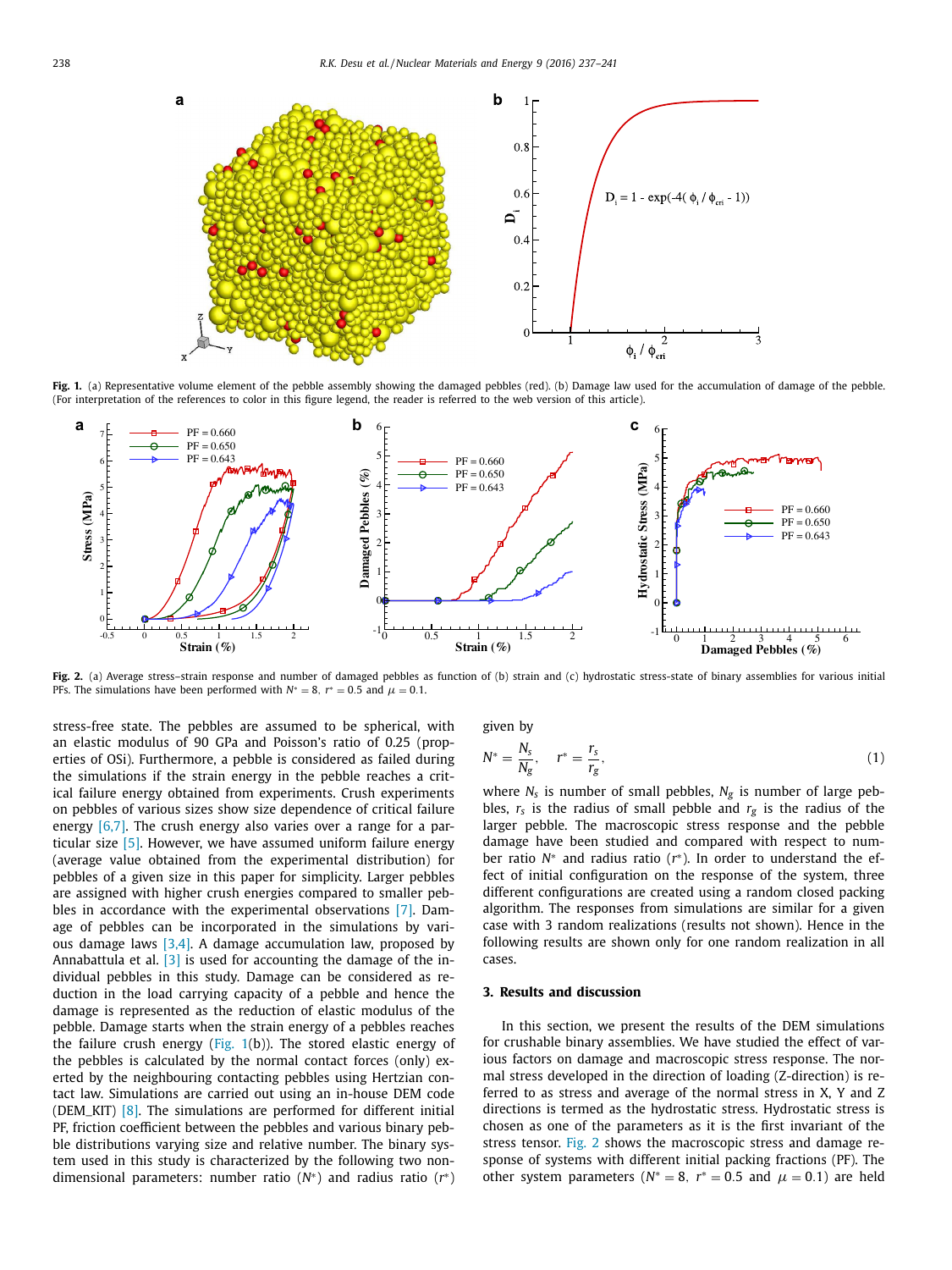<span id="page-2-0"></span>

**Fig. 3.** (a) Average stress–strain response and number of damaged pebbles as a function of (b) strain and (c) hydrostatic stress-state of binary assemblies for various friction values. The simulations have been performed with  $N^* = 8$ ,  $r^* = 0.5$  and  $PF = 0.650$ .

constant for the simulations shown in [Fig.](#page-1-0) 2. [Fig.](#page-1-0) 2(a) shows the macroscopic stress–strain response for different initial PF. It can be observed that with increase in initial PF, the system exhibits increase in stiffness. [Fig.](#page-1-0) 2(b) shows a decreasing trend in damage with decrease in initial PF. This is due to possible rearrangements in the case of loosely packed assemblies (lower PF), delaying the failure of pebbles with respect to strain. However, the evolution of the damage in the system as a function of hydrostatic stress as shown in [Fig.](#page-1-0) 2(c) gives new insight into the damage mechanism. [Fig.](#page-1-0)  $2(c)$  shows that the failure is governed by the hydrostatic stress developed in the system. Even though we started with different initial PFs, the failure in the systems seems to be almost same when viewed with respect to the hydrostatic stress developed in the system. The damage in the system with respect to strain shows a strong influence of initial PF [\(Fig.](#page-1-0)  $2(b)$ ) whereas when seen with respect to hydrostatic stress the influence is greatly reduced. From [Fig.](#page-1-0) 2, it can be observed that the uniaxial stresses developed in the system with varying initial PFs are plateauing at different values but the hydrostatic stress developed seems to be almost equal. The maximum stress developed in the loading direction is decreas-ing with decrease in the initial PF [\(Fig.](#page-1-0)  $2(a)$ ) due to rearrangement of pebbles facilitated by the loose packing. However, the hydro-static stress developed is almost same as shown in [Fig.](#page-1-0)  $2(c)$ . From these observations, the system seems to rearrange to reduce the deviatoric stresses developed due to loading.

Fig. 3 shows the effect of friction  $(\mu)$  on the macroscopic responses for a given  $PF = 0.645$ ,  $N^* = 8$  and  $r^* = 0.5$ . The systems with higher friction coefficient are stiffer as observed from Fig. 3(a). The maximum stress value (at plateau formation) is decreasing with reduction of friction (Fig: 3(a)). For lower values of friction, due to ease of rearrangements, damage of the pebbles is delayed with respect to the strain developed in the system as seen in the Fig.  $3(b)$ . Fig.  $3(c)$  shows the damaged pebbles as a function of hydrostatic stress developed in the system. As mentioned earlier, failure of pebbles seems to be uniquely governed by the hydrostatic stress irrespective of values of  $\mu$  as can be seen from Fig.  $3(c)$ . It shows that all curves are almost tracing the same path, indicating a strong correlation between failure and hydrostatic stress.

The influence of number ratio (*N*∗) of pebbles in the binary assembly has also been studied. The radius ratio and friction coefficient are maintained constant as 0.5 and 0.1, respectively. The packing fraction is also required to be constant. However, due to the random closed packing algorithm used in generating assemblies with different *N*∗, there is slight variation in PF as shown in the legend of [Fig.](#page-3-0) 4. [Fig.](#page-3-0) 4(a) shows the effect of *N*∗ on the macroscopic stress as function of applied strain. [Fig.](#page-3-0)  $4(c)$  shows a decrease in the damage as the number of small pebbles are increased, i.e. as *N*∗ increases. Even though we are replacing the larger pebbles which have higher crush energy compared to smaller pebbles, the damaged pebbles are observed to decrease for a given PF. The above observation may be attributed to two reasons. Firstly, smaller pebbles occupy the voids, giving more scope for rearrangement, making the system compliant. Secondly, apart from occupying the voids, they act as ball-bearings for the larger pebbles for rearrangements. However, this phenomenon is observed only to an optimal addition of smaller pebbles. [Fig.](#page-3-0) 4(b) clearly shows that for the system with  $N^* = 4$  is compliant compared to *N*<sup>∗</sup> = 2 supporting the phenomenon as discussed above. However, the system with  $N^* = 8$  shows higher stiffness. This counter intuitive response of increase in stiffness after certain value of *N*∗ may be attributed to the departure from a binary like system to mono like system. This can be understood by noting that the system is moving from a mono to binary with increase in *N*<sup>∗</sup> and then by further increasing the number of smaller pebbles, it is again approaching a mono-like system but comprising smaller pebbles. These observations are made with respect to the strain developed in the system. [Fig.](#page-3-0) 4(d) shows the damage in the system with respect to the hydrostatic stress developed. It shows that with addition of smaller pebbles which have low crush energies, damage is occurring at a slightly lower hydrostatic stress, which in turn should be the case as the average crush energy is decreased.

[Fig.](#page-3-0) 5 shows the influence of radius ratio (*r*∗) on macroscopic responses and percentage damage in the assembly as a function of applied strain. For *r*<sup>∗</sup> = 0.25, system shows less damage, less residual strain and higher stress, as seen in [Fig.](#page-3-0)  $5(a)\&(b)$ . The damage seems to increase as we increase the *r*∗ value, even though we are replacing smaller pebbles which have lower failure energy with larger pebbles with higher failure energy. The counter intuitive behavior can be explained through [Fig.](#page-4-0) 6. For low value of *r*∗, more number of larger pebbles are failing implying load is distributed mostly on larger pebbles. As the *r*∗ is increasing the load is being shared among the both sizes and smaller pebbles having lower crush energy are failing more, as evident from [Fig.](#page-4-0) 6(b).

The above observations show that damage in the granular systems is decreasing as the system becomes more compliant with respect to bed strain. Decrease in friction coefficient helps to reduce the damage. Also, there exits an optimal pebble distribution for a given packing fraction minimizing the damage. Furthermore, for a given size distribution (i.e., for a given *N*∗ and *r*∗), the damage can be well approximated as a unique function of hydrostatic stress irrespective of initial PF (see [Fig.](#page-1-0) 2). Designing a compliant blanket design with optimal distribution helps to reduce the damage of the pebbles.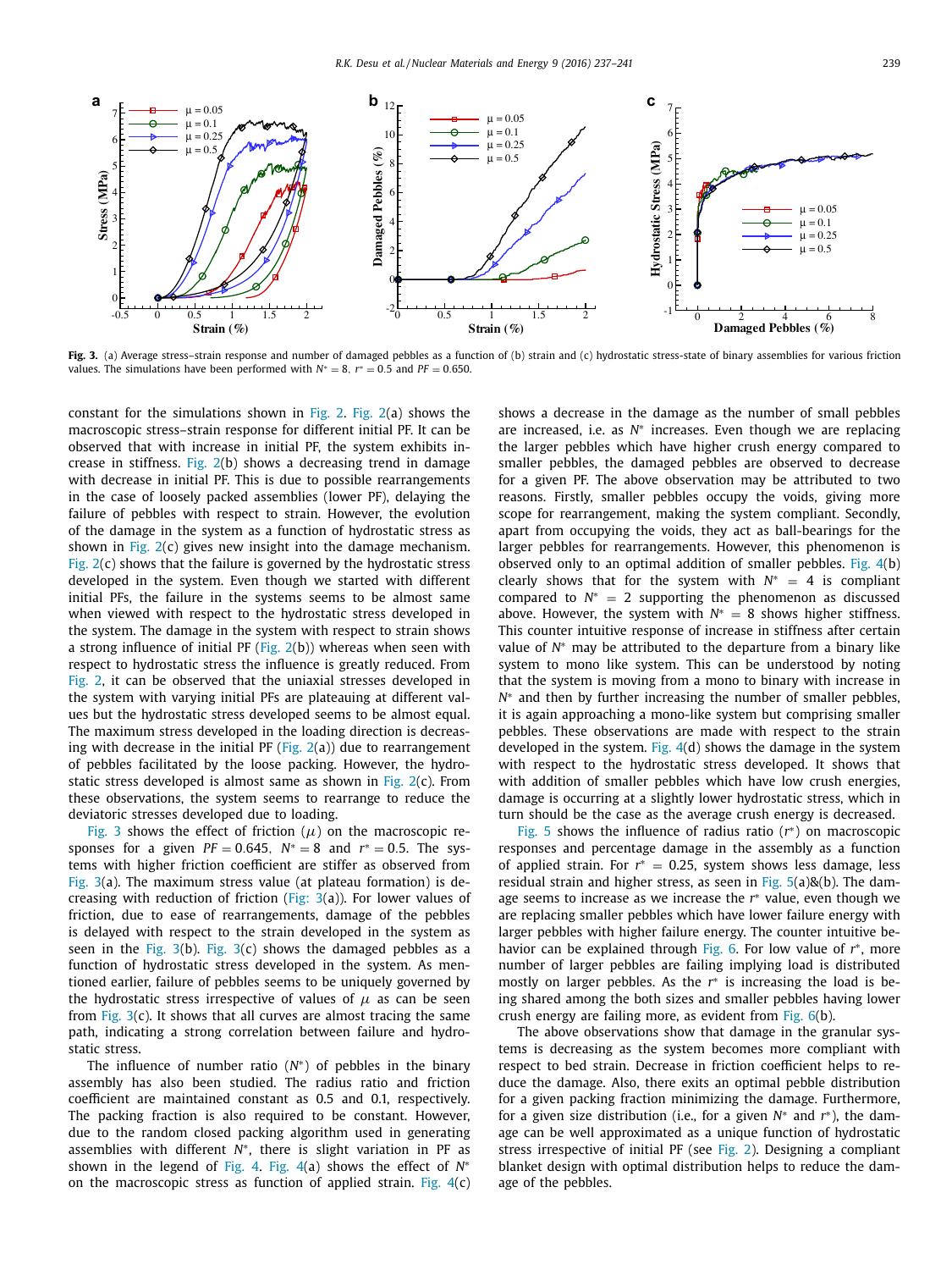<span id="page-3-0"></span>

Fig. 4. (a)&(b) Average stress-strain response and number of damaged pebbles as a function of (c) strain and (d) hydrostatic stress-state of binary assemblies for various relative ratio of number of small to large pebbles. The simulations have been performed with  $\mu = 0.1$  and  $r<sup>*</sup> = 0.5$ .



Fig. 5. (a) Average stress-strain response and number of damaged pebbles as a function of (b) strain and (c) hydrostatic stress-state of binary assemblies for various radius ratios. The simulations have been performed with  $\mu = 0.1$  and  $N^* = 1$ .

#### **4. Conclusions**

Macroscopic stress–strain response of a binary crushable granular assembly has been studied and compared with respect to variation of PF, friction, relative radii and distribution of pebbles. Damage developed in the system has been studied with respect to the strain and also with respect to hydrostatic stress developed. The damage in the system is governed by the hydrostatic stress developed due to the loading. The damage shows a strong correlation with hydrostatic stress irrespective of initial PF for the system with similar pebble distribution. The rearrangement drives the system towards hydrostatic state of stress decreasing the deviatoric stress. The stress developed in the loading direction (in case of uniaxial compression) is higher for the systems with less scope of rearrangement (viz. higher PF or high friction). The damage with respect to strain has been also investigated in order to estimate the damage behavior in terms of bed-strain and also for strain driven systems. The distribution and relative radii of pebbles also plays an important role in estimating the damage in the system with respect to both strain and hydrostatic stress. Despite the differences in initial PF and friction, values of the damage in the system shows a unique dependence on the hydrostatic stress developed for a given pebble size distribution [\(Figs.](#page-1-0) 2 and [3\)](#page-2-0). Hence, it is more meaningful to describe damage of the system with respect to the hydrostatic stress state.